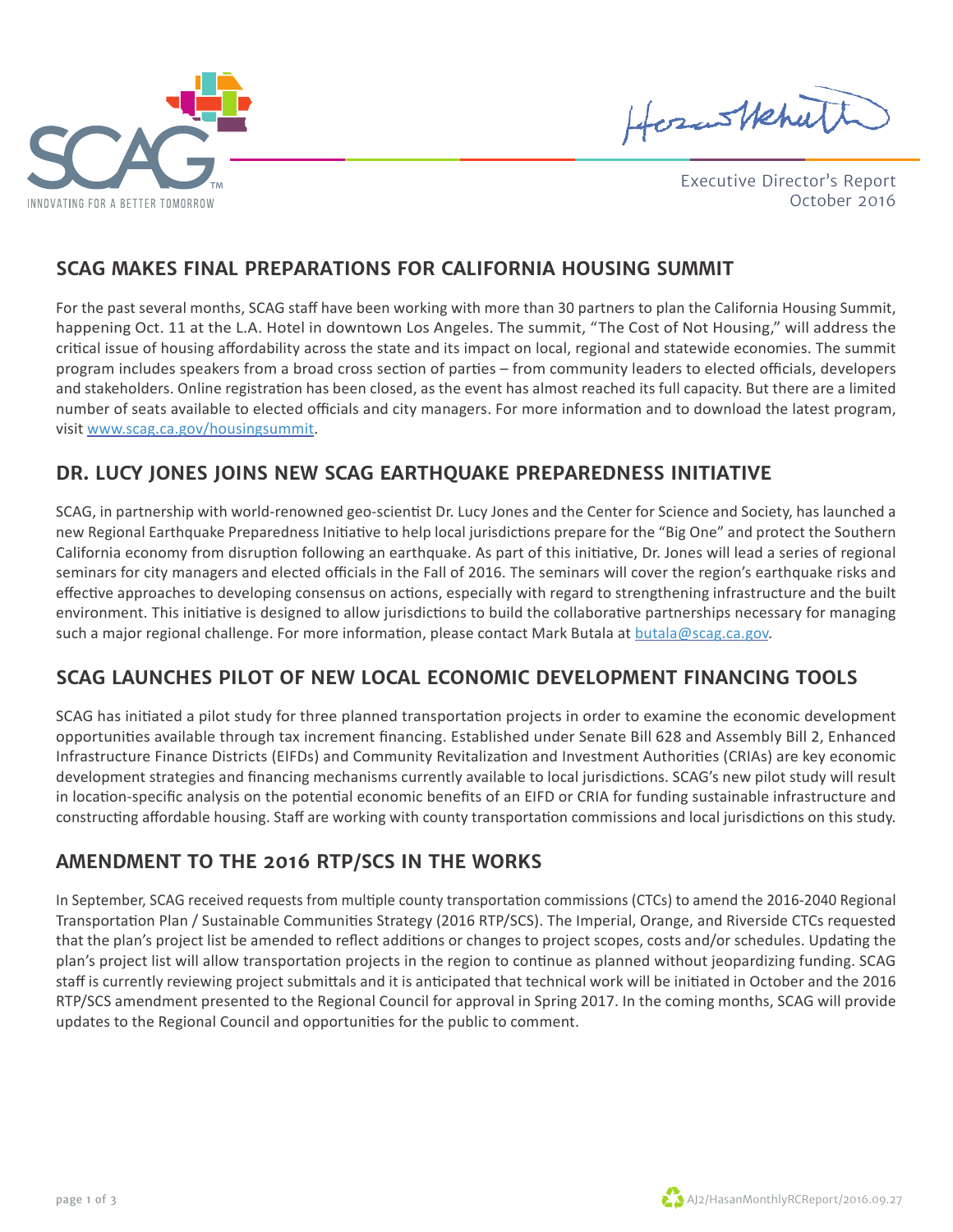

## **FREIGHT MEETING HIGHLIGHTS STATE SUSTAINABLE ACTION PLAN AND FUNDING**

On Sept. 21, SCAG hosted a meeting of the California Freight Advisory Committee (CFAC). The committee, which represents a wide range of agencies, business interests and stakeholders, discussed next steps for the California Sustainable Freight Action Plan, including the establishment of working groups to develop economic competitiveness targets and measures. The CFAC also discussed the requirements associated with the freight components of the FAST Act, including the need to ensure that the California Freight Mobility Plan is in compliance by December 2017. Compliance includes designations of Critical Urban Freight Corridors and Critical Rural Freight Corridors to facilitate eligibility for federal freight funding. SCAG staff has initiated the designation process regionally, working with county transportation commissions and the ports of Los Angeles and Long Beach. A statewide meeting with Caltrans also is anticipated in October. The next meeting of the CFAC is expected to convene in January 2017.

## **AIR RESOURCES BOARD SEEKS INPUT ON EMISSION REDUCTION SCOPING PLAN**

The California Air Resources Board (ARB) is in the process of updating their Climate Change Scoping Plan, which includes the state's vision, goals, and strategies for reducing greenhouse gas emissions. Updates to the Scoping Plan will shape climate change priorities and funding opportunities for the next few years. ARB is collaborating with numerous state agencies and hosting a series of public workshops to inform development of the updates. ARB released for public input a preliminary document on potential transportation-sector and land use strategies. SCAG is preparing comments and recommendations to the document, and will keep the Regional Council informed throughout this important update process. For more information on the Scoping Plan, visit: https://www.arb.ca.gov/cc/scopingplan/meetings/meetings.htm.

## **UPDATED CALENVIROSCREEN TOOL NOW AVAILABLE FOR PUBLIC REVIEW**

On Sept. 6, the California Environmental Protection Agency released the latest draft version of the California Communities Environmental Health Screening (CalEnviroScreen) tool for a six-week public review and comment period. They will be accepting comments until October 21st. CalEnviroScreen is a screening tool for identifying California communities that are disproportionately burdened by multiple sources of environmental pollution and is used to prioritize funding resources for disadvantaged communities. The SCAG region's high share of these significantly impacted communities may draw a higher proportion cap-and-trade funding. The new version includes several proposed updates and improvements from its predecessor, which was released in 2014. For more information on the Draft CalEnviroScreen Version 3.0 including the Draft Report, Draft Results and an interactive mapping tool, visit: http://oehha.ca.gov/calenviroscreen/report/calenviroscreen-30-draft.

### **2017 FEDERAL TRANSPORTATION IMPROVEMENT PROGRAM ADOPTED**

On Sept. 1, 2016 the Regional Council approved the transportation conformity determination for the 2017 Federal Transportation Improvement Program (FTIP) and directed staff to submit the document to the federal funding agencies. The FTIP is a federally mandated list of transportation investment priorities in the region, developed and maintained in cooperation with Caltrans, county transportation commissions and public transit operators. The 2017 FTIP includes approximately 2,000 projects representing an investment of close to \$28 billion over a six year period. Inclusion in the FTIP signifies project sponsors can move forward with state and federal environmental review or project funding allocation, and it is also an indicator of how the region is moving forward in implementing the 2016-2040 Regional Transportation Plan/Sustainable Communities Strategy (2016 RTP/SCS). For more information about the 2017 FTIP, visit http://ftip.scag.ca.gov/Pages/2017/adopted.aspx.